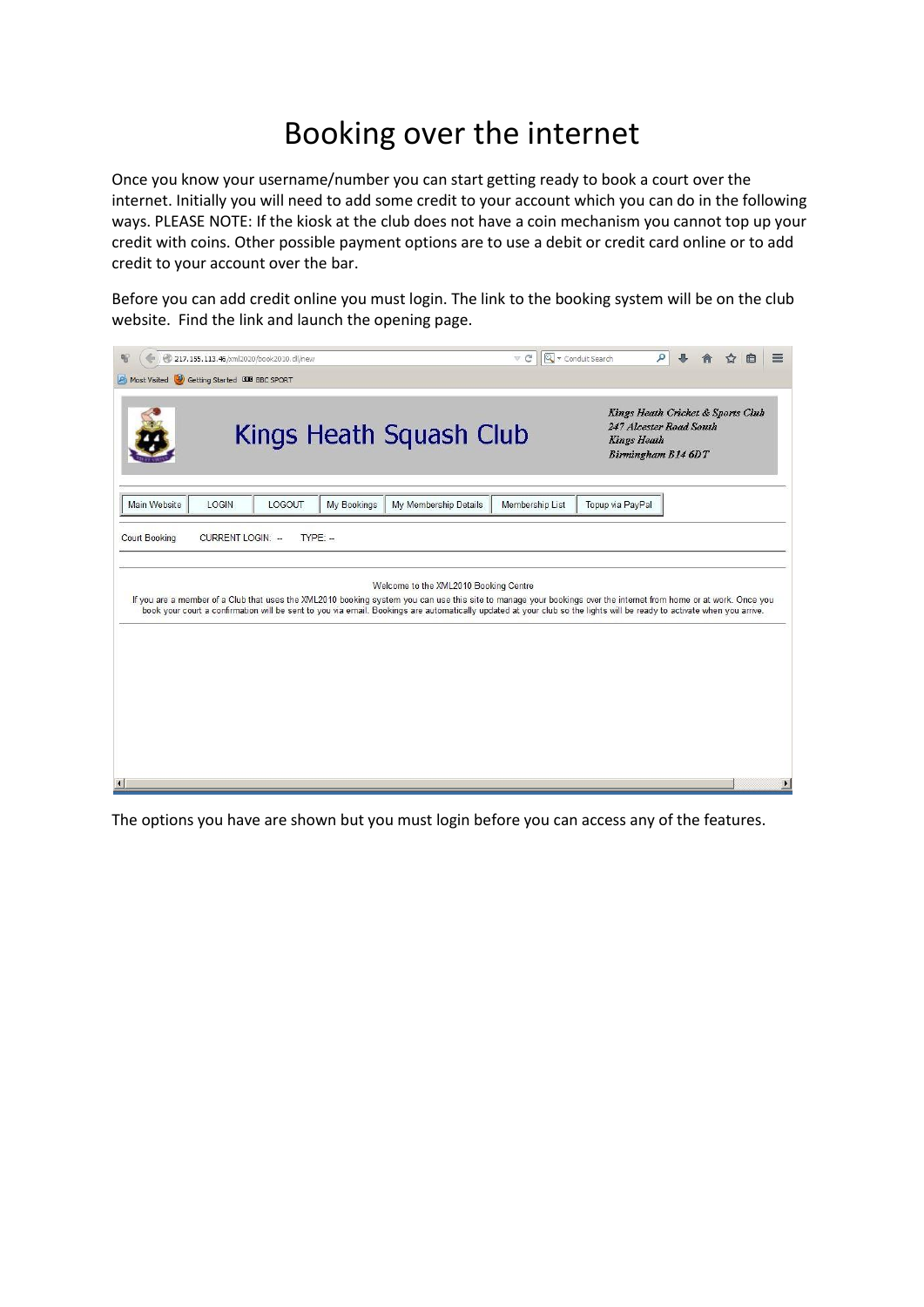You will have been provided with a username and password in order to access the system.

|                                                                          | Kings Heath Squash Club                                                                                                                                 | Kings Heath Cricket & Sports Club<br>247 Alcester Road South<br><b>Kings Heath</b><br>Birmingham B14 6DT |
|--------------------------------------------------------------------------|---------------------------------------------------------------------------------------------------------------------------------------------------------|----------------------------------------------------------------------------------------------------------|
| Main Website<br>LOGIN                                                    | <b>My Bookings</b><br>LOGOUT<br>My Membership Details<br>Membership List                                                                                | Topup via PayPal                                                                                         |
| <b>Court Booking</b>                                                     | CURRENT LOGIN: -<br>$TYPE: -$                                                                                                                           |                                                                                                          |
| Username_Number   T011<br>Password<br>Access your online booking account | XML2010 Booking Centre Login Area. Please enter your username and password.<br><br>If you do not have a username and password, please contact your club |                                                                                                          |
| $\lvert$                                                                 |                                                                                                                                                         | $\blacktriangleright$                                                                                    |

Once you have logged in you can access the menu options to go to PayPal and update your credit or if you already have credit you can click on the court buttons to see which courts are available.

 $\mathbf{r}$ 

| <b>LOGIN</b><br><b>LOGOUT</b><br>My Bookings<br>My Membership Details<br><b>Membership List</b><br>Topup via PayPal<br>Court Booking<br><b>CURRENT LOGIN: M021</b><br>TYPE: FULL-ANYTIME Adult :- (Current Credit is £81.00)<br>Squash 1<br>Squash 2<br>All Squash Courts<br>Click date buttons to see bookings in that week - Week Selected: Mon 12 May 14 to Sun 18 May 14<br><b>This Week 12/05/14</b><br>$(+1)$ 19/05/14<br>$(+2)$ 26/05/14<br>$(+3)$ 02/06/14<br>$(+4) 09/06/14$<br>$(+5) 16/06/14$<br>$(+6)$ 23/06/14<br>Squash 1<br>07:15 AM<br>08:00 AM<br>08:45 AM<br>09:30 AM<br>10:15 AM<br>11:00 AM<br>11:45 AM<br>Squash 1<br>Squash 1<br>Squash<br>Squash 1<br>Squash 1<br>Squash 1<br>Squash 1<br>Mon-12-May<br>Mon-12-May<br>Mon-12-May<br>Mon-12-May<br>Mon-12-May<br>Mon-12-May<br>Mon-12-May<br>Mon.12.May.14<br>8:00 am NOT<br>8:45 am NOT<br>9:30 am NOT<br>10:15 am NOT<br>11:00 am NOT<br>7:15 am NOT<br>Bookable<br>Bookable<br><b>Bookable</b><br><b>Bookable</b><br>Bookable<br>Bookable<br>Squash 1<br>Squash 1<br>Squash 1<br>Squash 1<br>Squash 1<br>Squash 1<br>Tue-13-May<br>Tue-13-May<br>Tue-13-May<br>Tue-13-May<br>Tue-13-May<br>Tue-13-May<br>Tue.13.May.14<br>$7:15$ am<br>$8:00$ am<br>$8:45$ am<br>$9:30$ am<br>$10:15$ am<br>$11:00$ am<br>$11:45$ am<br>£3.00<br>£3.00<br>£3.00<br>£3.00<br>£3.00<br>£3.00<br>£3.00<br>Squash 1<br>Squash 1<br>Squash 1<br>Squash 1<br>Squash 1<br>Squash 1<br>Squash 1<br>Wed-14-May<br>Wed-14-May<br>Wed-14-May<br>Wed-14-May<br>Wed-14-May<br>Wed-14-May<br>$7:15$ am<br>$8:00$ am<br>$8:45$ am<br>$9:30$ am<br>$10:15$ am<br>$11:00$ am<br>£3.00<br>£3.00<br>£3.00<br>£3.00<br>£3.00<br>£3.00<br>Squash 1<br>Squash 1<br>Squash 1<br>Squash 1<br>Squash 1<br>Squash 1<br>Thu-15-May<br>Thu-15-May<br>Thu-15-May<br>Thu-15-May<br>Thu-15-May<br>Thu-15-May<br>$7:15$ am<br>8:45 am<br>$10:15$ am<br>$11:00$ am<br>$8:00$ am<br>$9:30$ am<br>£3.00<br>£3.00<br>£3.00<br>£3.00<br>£3.00<br>£3.00<br>Squash 1<br>Squash 1<br>Squash 1<br>Squash 1<br>Squash 1<br>Squash 1<br>Fri-16-May<br>Fri-16-May<br>Fri-16-May<br>Fri-16-May<br>Fri-16-May<br>Fri-16-May<br>Fri.16.May.14<br>8:45 am<br>10:15 am<br>$7:15$ am<br>$8:00$ am<br>$9:30$ am<br>$11:00$ am<br>£3.00<br>£3.00<br>£3.00<br>£3.00<br>£3.00<br>£3.00<br>Squash 1<br>Squash 1<br>Squash 1<br>Squash 1<br>Squash 1<br>Squash 1<br>Squash 1 |               | Kings Heath Squash Club |  |  |  |  |  | Kings Heath Cricket & Sports Club<br>247 Alcester Road South<br><b>Kings Heath</b><br>Birmingham B14 6DT |  |  |  |
|-------------------------------------------------------------------------------------------------------------------------------------------------------------------------------------------------------------------------------------------------------------------------------------------------------------------------------------------------------------------------------------------------------------------------------------------------------------------------------------------------------------------------------------------------------------------------------------------------------------------------------------------------------------------------------------------------------------------------------------------------------------------------------------------------------------------------------------------------------------------------------------------------------------------------------------------------------------------------------------------------------------------------------------------------------------------------------------------------------------------------------------------------------------------------------------------------------------------------------------------------------------------------------------------------------------------------------------------------------------------------------------------------------------------------------------------------------------------------------------------------------------------------------------------------------------------------------------------------------------------------------------------------------------------------------------------------------------------------------------------------------------------------------------------------------------------------------------------------------------------------------------------------------------------------------------------------------------------------------------------------------------------------------------------------------------------------------------------------------------------------------------------------------------------------------------------------------------------------------------------------------------------------------------------------------------------------------------------------------------------------------|---------------|-------------------------|--|--|--|--|--|----------------------------------------------------------------------------------------------------------|--|--|--|
|                                                                                                                                                                                                                                                                                                                                                                                                                                                                                                                                                                                                                                                                                                                                                                                                                                                                                                                                                                                                                                                                                                                                                                                                                                                                                                                                                                                                                                                                                                                                                                                                                                                                                                                                                                                                                                                                                                                                                                                                                                                                                                                                                                                                                                                                                                                                                                               | Main Website  |                         |  |  |  |  |  |                                                                                                          |  |  |  |
|                                                                                                                                                                                                                                                                                                                                                                                                                                                                                                                                                                                                                                                                                                                                                                                                                                                                                                                                                                                                                                                                                                                                                                                                                                                                                                                                                                                                                                                                                                                                                                                                                                                                                                                                                                                                                                                                                                                                                                                                                                                                                                                                                                                                                                                                                                                                                                               |               |                         |  |  |  |  |  |                                                                                                          |  |  |  |
|                                                                                                                                                                                                                                                                                                                                                                                                                                                                                                                                                                                                                                                                                                                                                                                                                                                                                                                                                                                                                                                                                                                                                                                                                                                                                                                                                                                                                                                                                                                                                                                                                                                                                                                                                                                                                                                                                                                                                                                                                                                                                                                                                                                                                                                                                                                                                                               |               |                         |  |  |  |  |  |                                                                                                          |  |  |  |
|                                                                                                                                                                                                                                                                                                                                                                                                                                                                                                                                                                                                                                                                                                                                                                                                                                                                                                                                                                                                                                                                                                                                                                                                                                                                                                                                                                                                                                                                                                                                                                                                                                                                                                                                                                                                                                                                                                                                                                                                                                                                                                                                                                                                                                                                                                                                                                               | View/Squash:  |                         |  |  |  |  |  |                                                                                                          |  |  |  |
|                                                                                                                                                                                                                                                                                                                                                                                                                                                                                                                                                                                                                                                                                                                                                                                                                                                                                                                                                                                                                                                                                                                                                                                                                                                                                                                                                                                                                                                                                                                                                                                                                                                                                                                                                                                                                                                                                                                                                                                                                                                                                                                                                                                                                                                                                                                                                                               |               |                         |  |  |  |  |  |                                                                                                          |  |  |  |
|                                                                                                                                                                                                                                                                                                                                                                                                                                                                                                                                                                                                                                                                                                                                                                                                                                                                                                                                                                                                                                                                                                                                                                                                                                                                                                                                                                                                                                                                                                                                                                                                                                                                                                                                                                                                                                                                                                                                                                                                                                                                                                                                                                                                                                                                                                                                                                               |               |                         |  |  |  |  |  |                                                                                                          |  |  |  |
|                                                                                                                                                                                                                                                                                                                                                                                                                                                                                                                                                                                                                                                                                                                                                                                                                                                                                                                                                                                                                                                                                                                                                                                                                                                                                                                                                                                                                                                                                                                                                                                                                                                                                                                                                                                                                                                                                                                                                                                                                                                                                                                                                                                                                                                                                                                                                                               |               |                         |  |  |  |  |  |                                                                                                          |  |  |  |
|                                                                                                                                                                                                                                                                                                                                                                                                                                                                                                                                                                                                                                                                                                                                                                                                                                                                                                                                                                                                                                                                                                                                                                                                                                                                                                                                                                                                                                                                                                                                                                                                                                                                                                                                                                                                                                                                                                                                                                                                                                                                                                                                                                                                                                                                                                                                                                               |               |                         |  |  |  |  |  |                                                                                                          |  |  |  |
|                                                                                                                                                                                                                                                                                                                                                                                                                                                                                                                                                                                                                                                                                                                                                                                                                                                                                                                                                                                                                                                                                                                                                                                                                                                                                                                                                                                                                                                                                                                                                                                                                                                                                                                                                                                                                                                                                                                                                                                                                                                                                                                                                                                                                                                                                                                                                                               |               |                         |  |  |  |  |  |                                                                                                          |  |  |  |
|                                                                                                                                                                                                                                                                                                                                                                                                                                                                                                                                                                                                                                                                                                                                                                                                                                                                                                                                                                                                                                                                                                                                                                                                                                                                                                                                                                                                                                                                                                                                                                                                                                                                                                                                                                                                                                                                                                                                                                                                                                                                                                                                                                                                                                                                                                                                                                               |               |                         |  |  |  |  |  |                                                                                                          |  |  |  |
|                                                                                                                                                                                                                                                                                                                                                                                                                                                                                                                                                                                                                                                                                                                                                                                                                                                                                                                                                                                                                                                                                                                                                                                                                                                                                                                                                                                                                                                                                                                                                                                                                                                                                                                                                                                                                                                                                                                                                                                                                                                                                                                                                                                                                                                                                                                                                                               |               |                         |  |  |  |  |  |                                                                                                          |  |  |  |
|                                                                                                                                                                                                                                                                                                                                                                                                                                                                                                                                                                                                                                                                                                                                                                                                                                                                                                                                                                                                                                                                                                                                                                                                                                                                                                                                                                                                                                                                                                                                                                                                                                                                                                                                                                                                                                                                                                                                                                                                                                                                                                                                                                                                                                                                                                                                                                               |               |                         |  |  |  |  |  | 11:45 am NOT                                                                                             |  |  |  |
|                                                                                                                                                                                                                                                                                                                                                                                                                                                                                                                                                                                                                                                                                                                                                                                                                                                                                                                                                                                                                                                                                                                                                                                                                                                                                                                                                                                                                                                                                                                                                                                                                                                                                                                                                                                                                                                                                                                                                                                                                                                                                                                                                                                                                                                                                                                                                                               |               |                         |  |  |  |  |  | <b>Bookable</b>                                                                                          |  |  |  |
|                                                                                                                                                                                                                                                                                                                                                                                                                                                                                                                                                                                                                                                                                                                                                                                                                                                                                                                                                                                                                                                                                                                                                                                                                                                                                                                                                                                                                                                                                                                                                                                                                                                                                                                                                                                                                                                                                                                                                                                                                                                                                                                                                                                                                                                                                                                                                                               |               |                         |  |  |  |  |  | Squash 1                                                                                                 |  |  |  |
|                                                                                                                                                                                                                                                                                                                                                                                                                                                                                                                                                                                                                                                                                                                                                                                                                                                                                                                                                                                                                                                                                                                                                                                                                                                                                                                                                                                                                                                                                                                                                                                                                                                                                                                                                                                                                                                                                                                                                                                                                                                                                                                                                                                                                                                                                                                                                                               |               |                         |  |  |  |  |  | Tue-13-May                                                                                               |  |  |  |
|                                                                                                                                                                                                                                                                                                                                                                                                                                                                                                                                                                                                                                                                                                                                                                                                                                                                                                                                                                                                                                                                                                                                                                                                                                                                                                                                                                                                                                                                                                                                                                                                                                                                                                                                                                                                                                                                                                                                                                                                                                                                                                                                                                                                                                                                                                                                                                               |               |                         |  |  |  |  |  |                                                                                                          |  |  |  |
|                                                                                                                                                                                                                                                                                                                                                                                                                                                                                                                                                                                                                                                                                                                                                                                                                                                                                                                                                                                                                                                                                                                                                                                                                                                                                                                                                                                                                                                                                                                                                                                                                                                                                                                                                                                                                                                                                                                                                                                                                                                                                                                                                                                                                                                                                                                                                                               |               |                         |  |  |  |  |  |                                                                                                          |  |  |  |
|                                                                                                                                                                                                                                                                                                                                                                                                                                                                                                                                                                                                                                                                                                                                                                                                                                                                                                                                                                                                                                                                                                                                                                                                                                                                                                                                                                                                                                                                                                                                                                                                                                                                                                                                                                                                                                                                                                                                                                                                                                                                                                                                                                                                                                                                                                                                                                               |               |                         |  |  |  |  |  | Wed-14-May                                                                                               |  |  |  |
|                                                                                                                                                                                                                                                                                                                                                                                                                                                                                                                                                                                                                                                                                                                                                                                                                                                                                                                                                                                                                                                                                                                                                                                                                                                                                                                                                                                                                                                                                                                                                                                                                                                                                                                                                                                                                                                                                                                                                                                                                                                                                                                                                                                                                                                                                                                                                                               |               |                         |  |  |  |  |  |                                                                                                          |  |  |  |
|                                                                                                                                                                                                                                                                                                                                                                                                                                                                                                                                                                                                                                                                                                                                                                                                                                                                                                                                                                                                                                                                                                                                                                                                                                                                                                                                                                                                                                                                                                                                                                                                                                                                                                                                                                                                                                                                                                                                                                                                                                                                                                                                                                                                                                                                                                                                                                               |               |                         |  |  |  |  |  |                                                                                                          |  |  |  |
|                                                                                                                                                                                                                                                                                                                                                                                                                                                                                                                                                                                                                                                                                                                                                                                                                                                                                                                                                                                                                                                                                                                                                                                                                                                                                                                                                                                                                                                                                                                                                                                                                                                                                                                                                                                                                                                                                                                                                                                                                                                                                                                                                                                                                                                                                                                                                                               |               |                         |  |  |  |  |  | £3.00                                                                                                    |  |  |  |
|                                                                                                                                                                                                                                                                                                                                                                                                                                                                                                                                                                                                                                                                                                                                                                                                                                                                                                                                                                                                                                                                                                                                                                                                                                                                                                                                                                                                                                                                                                                                                                                                                                                                                                                                                                                                                                                                                                                                                                                                                                                                                                                                                                                                                                                                                                                                                                               | Wed.14.May.14 |                         |  |  |  |  |  | $11:45$ am<br>Squash 1                                                                                   |  |  |  |
|                                                                                                                                                                                                                                                                                                                                                                                                                                                                                                                                                                                                                                                                                                                                                                                                                                                                                                                                                                                                                                                                                                                                                                                                                                                                                                                                                                                                                                                                                                                                                                                                                                                                                                                                                                                                                                                                                                                                                                                                                                                                                                                                                                                                                                                                                                                                                                               | Thu.15.May.14 |                         |  |  |  |  |  |                                                                                                          |  |  |  |
|                                                                                                                                                                                                                                                                                                                                                                                                                                                                                                                                                                                                                                                                                                                                                                                                                                                                                                                                                                                                                                                                                                                                                                                                                                                                                                                                                                                                                                                                                                                                                                                                                                                                                                                                                                                                                                                                                                                                                                                                                                                                                                                                                                                                                                                                                                                                                                               |               |                         |  |  |  |  |  |                                                                                                          |  |  |  |
|                                                                                                                                                                                                                                                                                                                                                                                                                                                                                                                                                                                                                                                                                                                                                                                                                                                                                                                                                                                                                                                                                                                                                                                                                                                                                                                                                                                                                                                                                                                                                                                                                                                                                                                                                                                                                                                                                                                                                                                                                                                                                                                                                                                                                                                                                                                                                                               |               |                         |  |  |  |  |  | £3.00                                                                                                    |  |  |  |
|                                                                                                                                                                                                                                                                                                                                                                                                                                                                                                                                                                                                                                                                                                                                                                                                                                                                                                                                                                                                                                                                                                                                                                                                                                                                                                                                                                                                                                                                                                                                                                                                                                                                                                                                                                                                                                                                                                                                                                                                                                                                                                                                                                                                                                                                                                                                                                               |               |                         |  |  |  |  |  |                                                                                                          |  |  |  |
|                                                                                                                                                                                                                                                                                                                                                                                                                                                                                                                                                                                                                                                                                                                                                                                                                                                                                                                                                                                                                                                                                                                                                                                                                                                                                                                                                                                                                                                                                                                                                                                                                                                                                                                                                                                                                                                                                                                                                                                                                                                                                                                                                                                                                                                                                                                                                                               |               |                         |  |  |  |  |  | Thu-15-May<br>$11:45$ am<br>Squash 1<br>Fri-16-May<br>11:45 am                                           |  |  |  |
| $C = 47.88$<br>$C = 4, 8.7, 8.8$<br>0.44784<br>$C = 4.7.88$<br>$C = 47.88$<br>$P = A$ , $A$ , $T$ , $B$ , $B$ , $\ldots$ ,<br>$C = 4.47.88$                                                                                                                                                                                                                                                                                                                                                                                                                                                                                                                                                                                                                                                                                                                                                                                                                                                                                                                                                                                                                                                                                                                                                                                                                                                                                                                                                                                                                                                                                                                                                                                                                                                                                                                                                                                                                                                                                                                                                                                                                                                                                                                                                                                                                                   |               |                         |  |  |  |  |  | £3.00                                                                                                    |  |  |  |